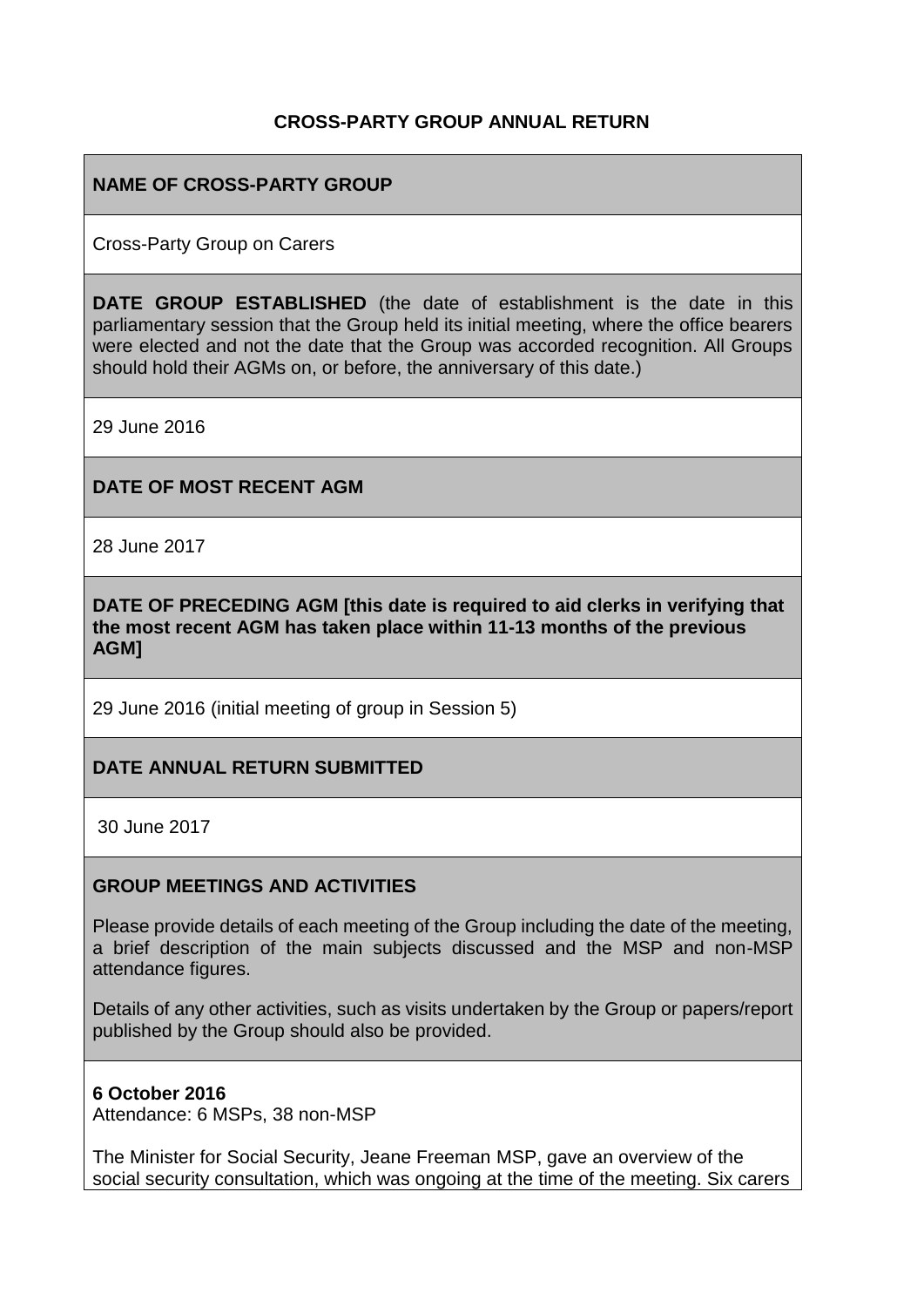shared their stories of receiving Carers Allowance and other social security payments aimed at carers.

## **22 February 2017**

Attendance: 5 MSPs, 32 non-MSP

Support in Mind Scotland spoke about rights and advocacy for mental health carers, and two carers shared their personal stories

The Children and Young People's Commissioner for Scotland spoke about their young carers research

## **28 June 2017**

Attendance: 3 MSPs, 21 non-MSP

This meeting was the AGM. All office bearers were re-elected unopposed. There was a discussion about the recently published Social Security (Scotland) Bill, an update on the Carers (Scotland) Act secondary legislation, and a discussion on the topics of future meetings.

# **MSP MEMBERS OF THE GROUP**

Please provide names and party designation of all MSP members of the Group.

Claudia Beamish (Scottish Labour Party)

Graeme Dey (Scottish National Party)

Monica Lennon (Scottish Labour Party)

Clare Adamson (Scottish National Party)

Clare Haughey (Scottish National Party)

Rhoda Grant (Scottish Labour Party)

Donald Cameron (Scottish Conservative and Unionist Party)

Adam Tomkins (Scottish Conservative and Unionist Party)

Johann Lamont (Scottish Labour)

Joan McAlpine (Scottish National Party)

Alex Cole-Hamilton (Scottish Liberal Democrats)

## **NON-MSP MEMBERS OF THE GROUP**

For organisational members please provide only the name of the organisation, it is not necessary to provide the name(s) of individuals who may represent the organisation at meetings of the Group.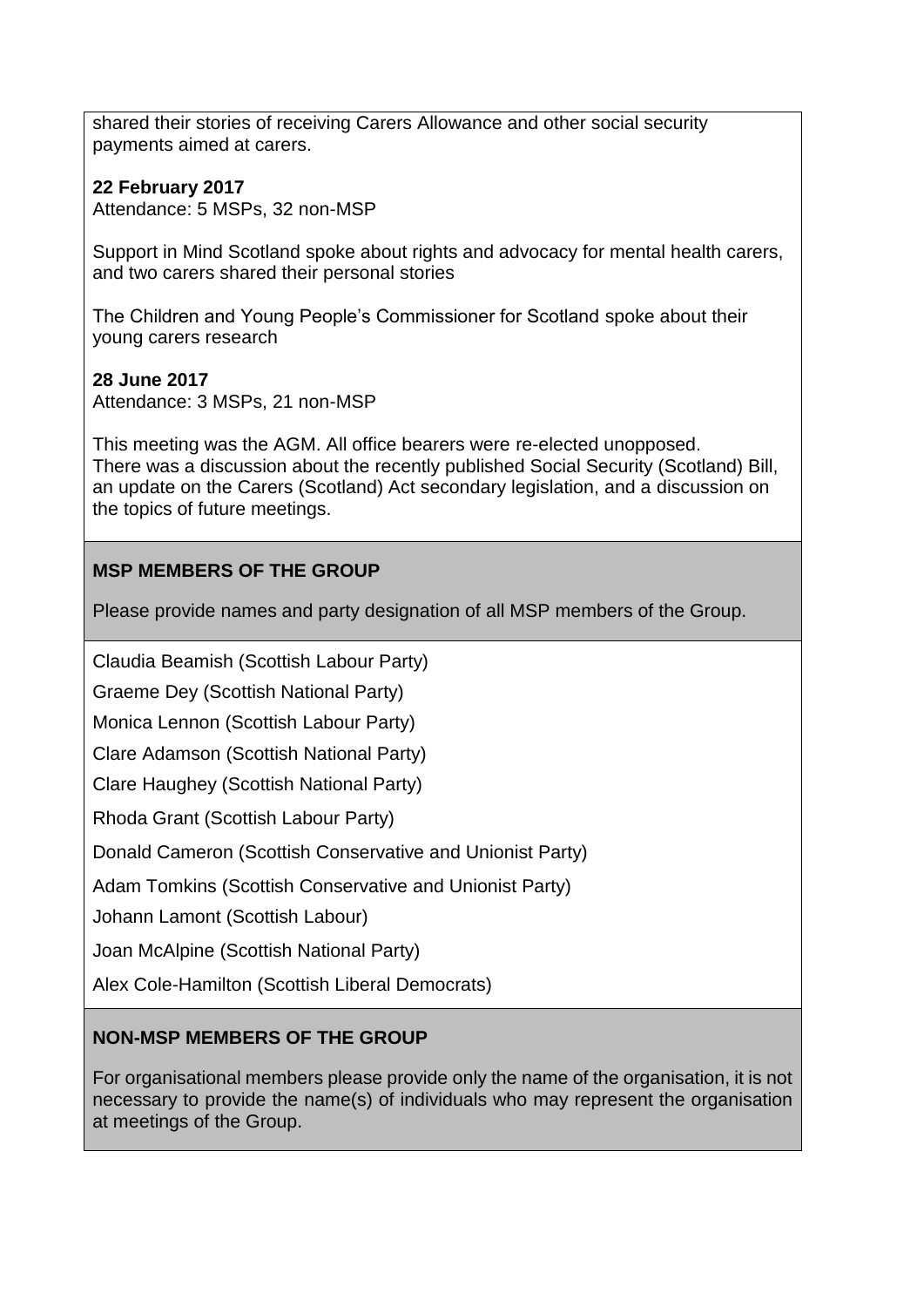| <b>Individuals</b> | Lorraine Allan, Celia Sweeney, Michael Grieve, Carolynne<br>Hunter, Clare Lally-Steele, Cath Purdie, Linsey Currie, Christine<br>Farquhar |
|--------------------|-------------------------------------------------------------------------------------------------------------------------------------------|
| Organisations      | Carers Trust Scotland (secretariat)                                                                                                       |
|                    | National Dementia Carers Action Network - Alzheimer Scotland                                                                              |
|                    | <b>Skills Development Scotland</b>                                                                                                        |
|                    | <b>Coalition of Carers in Scotland</b>                                                                                                    |
|                    | <b>Carers Scotland</b>                                                                                                                    |
|                    | <b>MECOPP</b>                                                                                                                             |
|                    | Learning Disability Alliance Scotland                                                                                                     |
|                    | Helensburgh and Lomond Carers (SCIO)                                                                                                      |
|                    | <b>Glasgow South West Carers Centre</b>                                                                                                   |
|                    | <b>Scottish Youth Parliament</b>                                                                                                          |
|                    | <b>Support in Mind Scotland</b>                                                                                                           |
|                    | North Lanarkshire Carers Together                                                                                                         |
|                    | <b>ENABLE Scotland</b>                                                                                                                    |
|                    | <b>Health and Social Care ALLIANCE</b>                                                                                                    |
|                    | Division of Clinical Psychology in Scotland, British<br><b>Psychological Society</b>                                                      |
|                    | The Borders Carers Centre (SCIO)                                                                                                          |
|                    | <b>PASDA</b>                                                                                                                              |
|                    | <b>Stroke Association</b>                                                                                                                 |
|                    | <b>Big Lottery Fund Scotland</b>                                                                                                          |
|                    | <b>Scottish Young Carers Services Alliance</b>                                                                                            |
|                    | <b>Shared Care Scotland</b>                                                                                                               |
|                    | <b>Family Fund</b>                                                                                                                        |
|                    | <b>Standard Life Carers Network</b>                                                                                                       |
|                    | <b>PAMIS</b>                                                                                                                              |
|                    | <b>Centrica Carers Network</b>                                                                                                            |
|                    | <b>Falkirk and Clackmannanshire Carers Centre</b>                                                                                         |
|                    | VSA Aberdeen City (Adult carers and young carers)                                                                                         |
|                    | Mindroom                                                                                                                                  |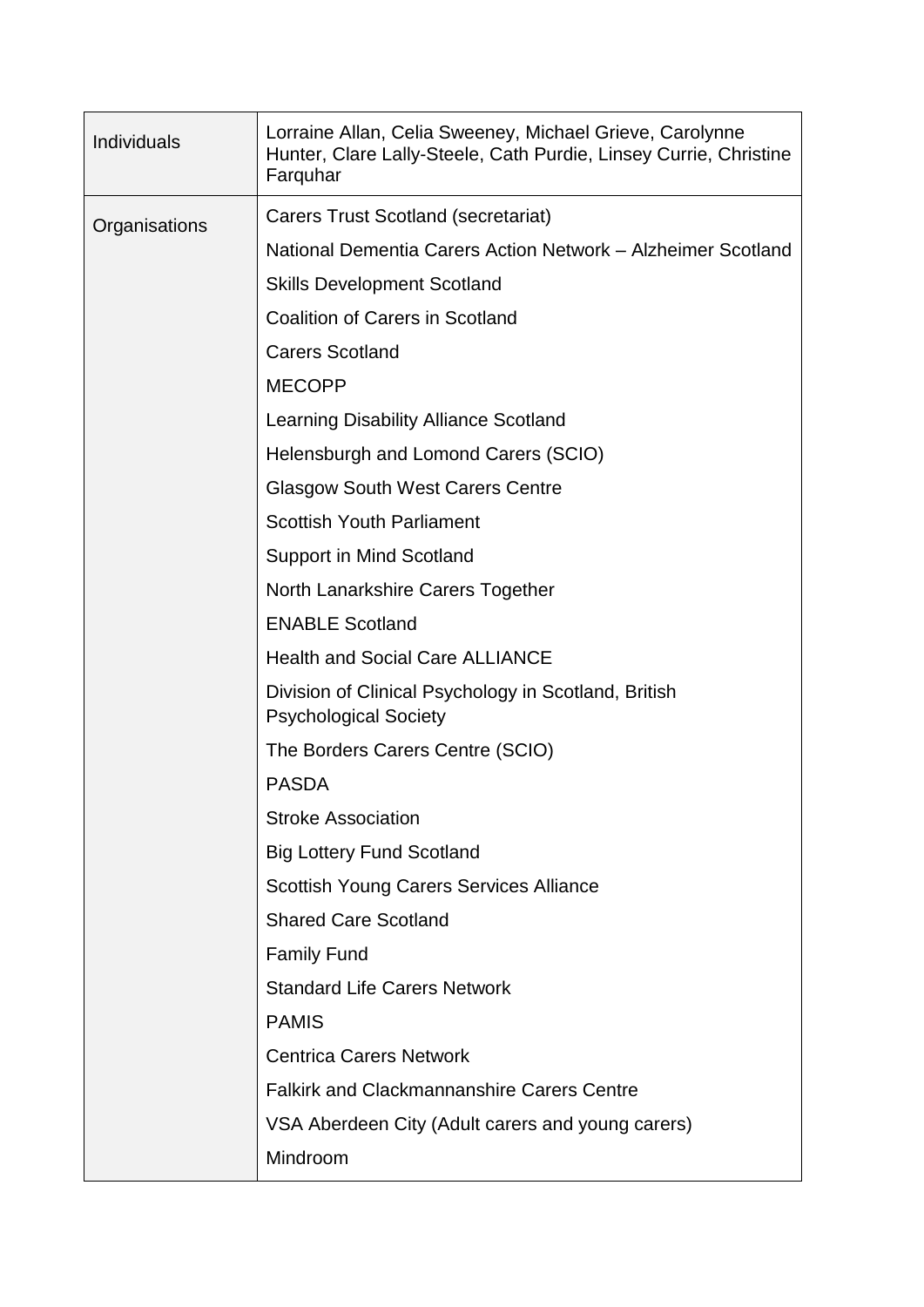| Care Inspectorate                         |
|-------------------------------------------|
| <b>VOCAL</b>                              |
| <b>Marie Curie</b>                        |
| Life Changes Trust                        |
| Parkinson's UK                            |
| <b>Camphill Scotland</b>                  |
| tide – together in dementia everyday      |
| <b>MND Scotland</b>                       |
| <b>Disability Alliance Scotland (DAS)</b> |

## **GROUP OFFICE BEARERS**

Please provide names for all office bearers. The minimum requirement is that two of the office bearers are MSPs and one of these is Convener – beyond this it is a matter for the Group to decide upon the office bearers it wishes to have. It is permissible to have more than one individual elected to each office, for example, co-conveners or multiple deputy conveners.

| Convener               | Claudia Beamish (co-convener)         |
|------------------------|---------------------------------------|
| <b>Deputy Convener</b> | Graeme Dey (co-convener)              |
| Secretary              | Heather Noller, Carers Trust Scotland |
| <b>Treasurer</b>       | n/a                                   |

## **FINANCIAL BENEFITS OR OTHER BENEFITS RECEIVED BY THE GROUP**

Please provide details of any financial or material benefit(s) received from a single source in a calendar year which has a value, either singly or cumulatively, of more than £500. This includes donations, gifts, hospitality or visits and material assistance such as secretariat support.

Details of material support should include the name of the individual providing support, the value of this support over the year, an estimate of the time spent providing this support and the name of the organisation that this individual is employed by / affiliated to in providing this support.

Groups should provide details of the date on which the benefit was received, the value of the benefit and a brief description of the benefit.